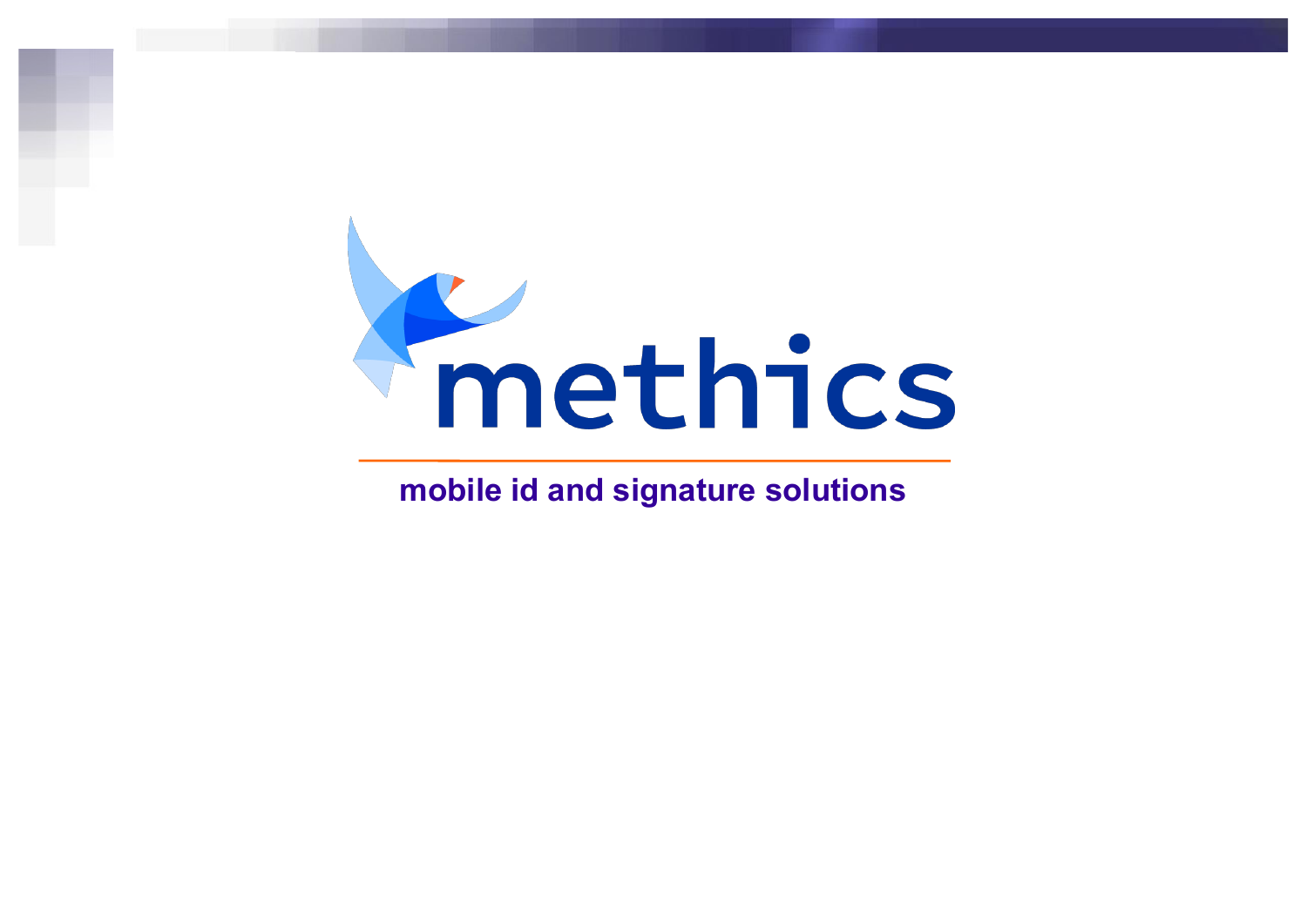

# **Methics Ltd Brief**

## **Private software company (founded 2002)**

- Extensive experience in the design and implementation of MSS standards, modern Internet architectures, and security in data communications.
- CEO Jarmo Miettinen, Chairman Stefan Engel-Fleichsig
- CTO Matti Aarnio

## **Specialized in mobile signature services**

 MSS technology vendor for operators in several countries in EMEA & APAC regions.

## **Product brands**

- Kiuru<sup>®</sup> server side products
- Alauda<sup>®</sup> user side products
- Laverca open source tools

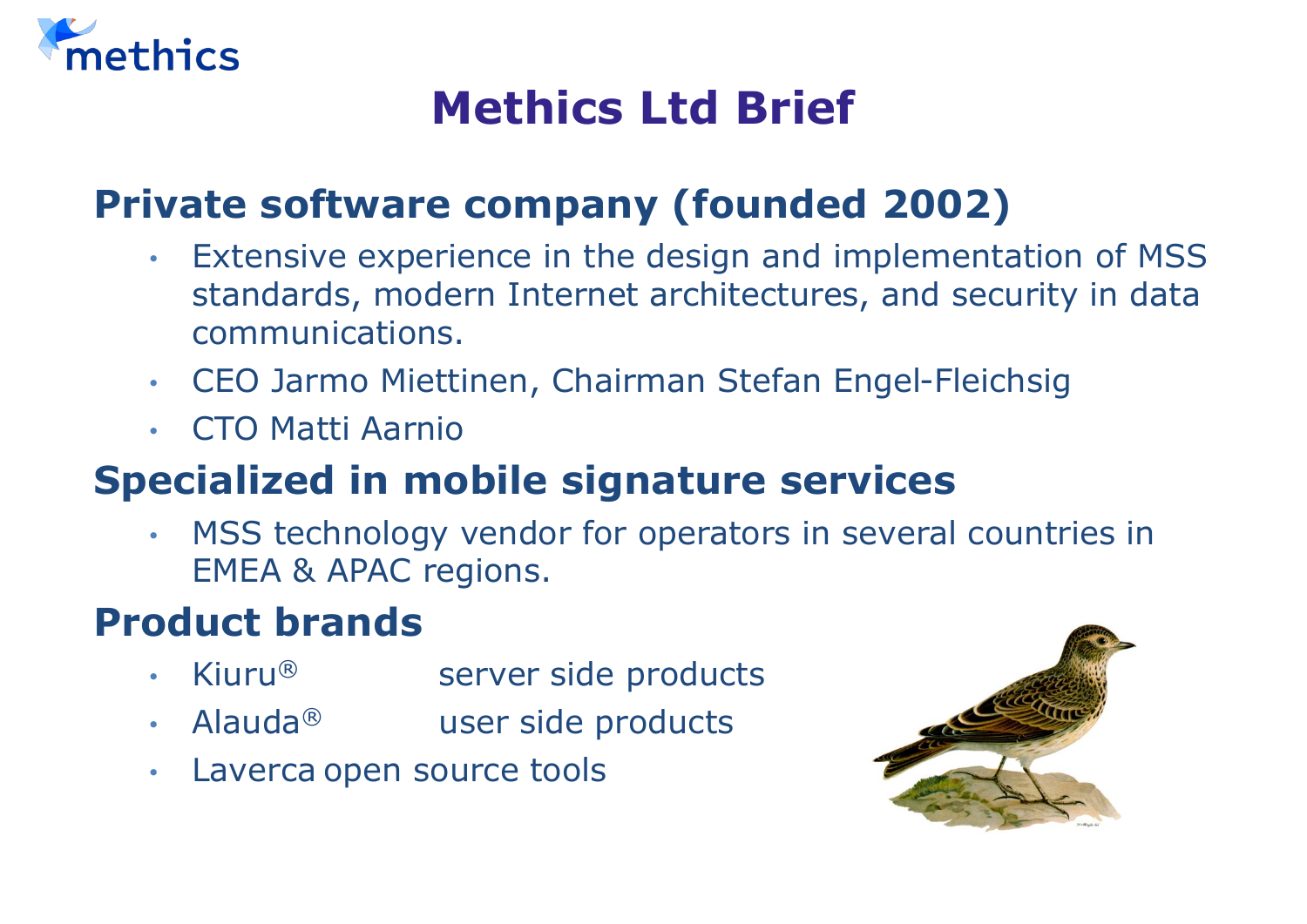

# **Solution Offering**

For open standard based strong authentication and document signing.

## **1. Kiuru MSSP Platform**

- Core MSSP servers: HomeMSSP, AE and ME MSSP
- ± Connectivity APIs: SOAP, REST, RADIUS, CSC
- Service Administration: Kiuru Admin, MUTK, AETK
- Signature Activation Module: SAM
- Testing: SIGTK, WPKI simulator, SimpleCA, WebManager

## **2. Alauda Product family**

- Alauda OTA secure communication over SMS
- ± Alauda Front-End App communication over IP
- Alauda mobile Applet for SIM card
	- Alauda P38 (PKI compliant sim cards) and
	- Alauda B17 (non-PKI compliant sim cards)
- ± Alauda mobile PKI App for smartphone Alauda PBY

## **3. Kiuru Document Signing Service**

- ± Provides eIDAS secure digital document signature process and long term archiving as a service.
- API (server side) and in app SDK (iphone/Android app) which provides an in-app pdf-signing API.



 $0.0<sub>0</sub>$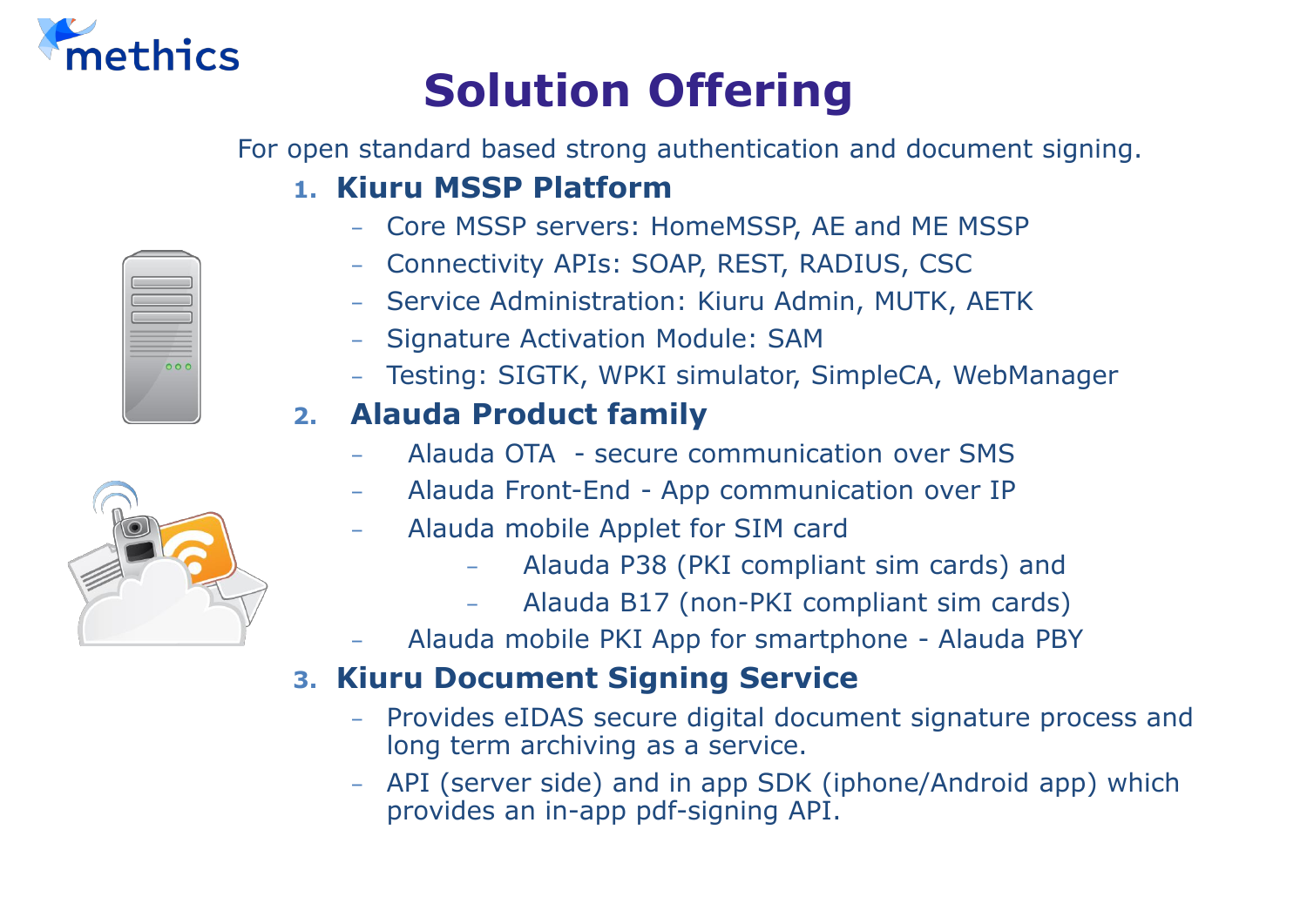

# **Key Stakeholders + Benefits**



- Remote contract signing
- Non-repudiation and legal value



### **Increased security**

- Universally auditable
- Certificate Authority liable in case of fraud



### **Access remotely to more services**

e.g. Voting, loan request, tax declaration, subsidy request...



### **Simplified identification:**

Single PIN and authentication process for various services



### **New revenue stream**

- Monthly fee per user
- Potential fee per transaction from service providers



### **Increased customer relevance**

- More services offered to consumers
	- Potential churn reduction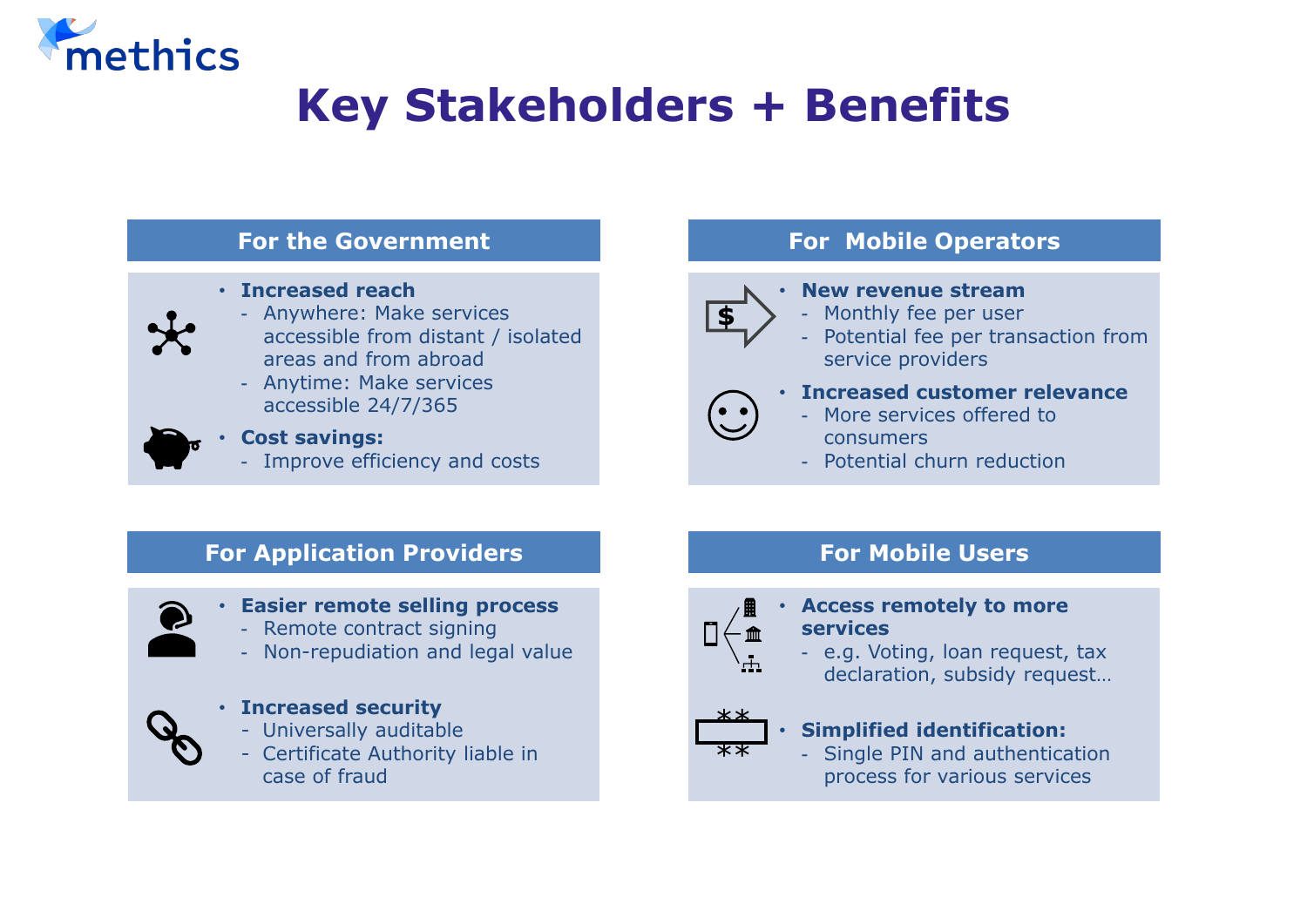

## **Orchestrates security and services for secure mobile id.**

methics



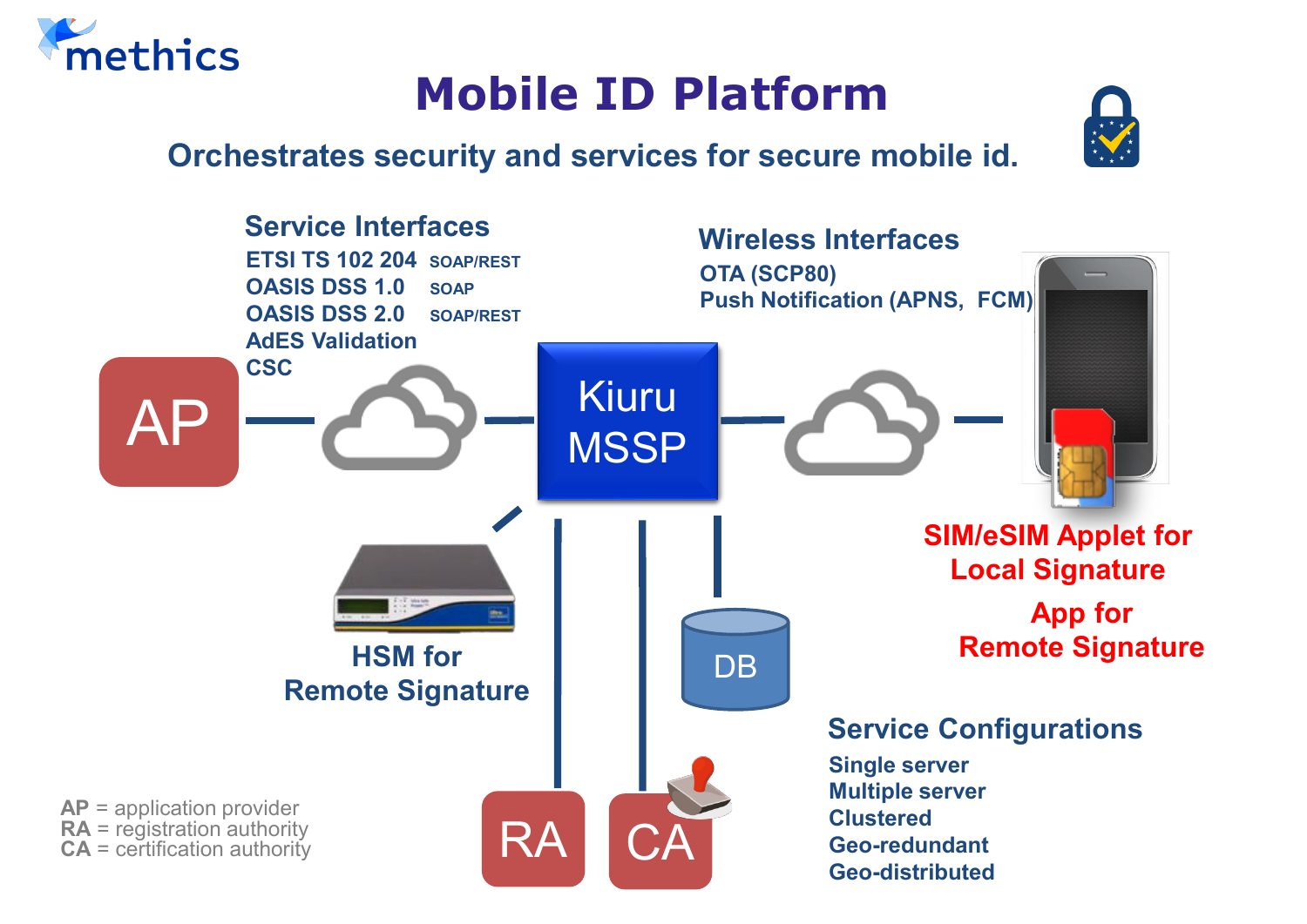

# **System Setup Overview**